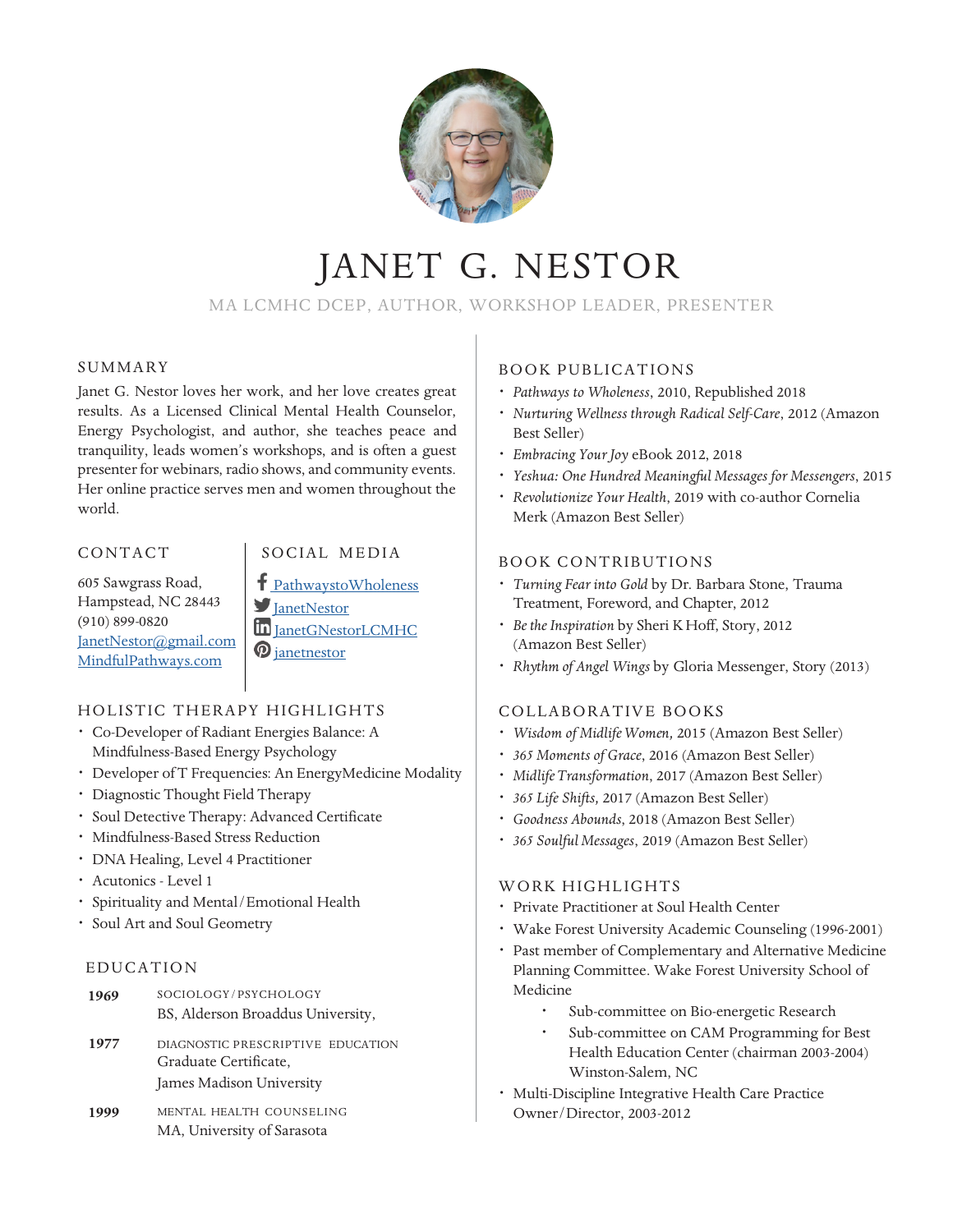MA LCMHC DCEP, AUTHOR, TEACHER, WORKSHOP LEADER, PRESENTER

#### UNIQUE ENERGETIC HEALING SKILLS

- *·* Intuitive Counseling
- *·* Hands on Healing similar to Reiki and Healing Touch
- *·* Soul Communication
- *·* Soul Art
	- *· Soul Art* is an Intuitive drawing and interpretation of a person's energy field that includes life events, wants and needs. The experience Is healing and empowering for the recipient. The drawings may Include a *Soul Geometry* that holds the energy of the individuals soul. *Soul Geometry* can be physically experienced by holding the drawing between their palms.

#### WORK HISTORY

SOUL HEALTH CENTER, WINSTON-SALEM, NC *Author, Teacher, Speaker, Licensed Clinical Mental Health Counselor* October 2019 – Current

CENTER OF WELL-BEING VIRTUAL PRACTICE (INTERNATIONAL) *Owner, Author, Teacher, Speaker* February 2012 – October 2019

CENTER OF WELL-BEING: A CENTER FOR INTEGRATIVE THERAPIES *Director and Owner* September 2004 to February 2012, Winston-Salem, NC

CENTER FOR FAMILY WELLNESS (INTEGRATIVE HEALTH CARE PRACTICE) *Private Practice Holistic MentalHealth Counselor, Office Associate* October 1998 – September 2004, Winston-Salem, NC

WAKE FOREST UNIVERSITY ACADEMIC COUNSELING *Case Management, Tutor for learning disabled athletes* Summer 1996 – Spring 2001, Winston-Salem, NC

NEW DAWN RECOVERY (PARTIAL HOSPITALIZATION DUAL-DIAGNOSED ADDICTIONS RECOVERY PROGRAM) *Substance Abuse CounselingInternship, Individual and group counseling, Treatment planning* 1999, Yadkinville, NC

PRODIGALS COMMUNITY (LONG-TERM RESIDENTIAL ADDICTIONS FACILITY) *Director of Education, Family Programing, Interim Recovery Program Director* December 1994 – June 1997, Winston-Salem, NC

VISIONS OF LITERACY (AT RISK MINORITY STUDENT SUPPORT PROGRAM) *Director, supervision, program design and implementation* August 1997-June 1998, Winston-Salem, NC

FORSYTH TECHNICAL COMMUNITY COLLEGE *Adult Education and GED Instructor, Site Supervision* August 1995-August 1997, Winston-Salem, NC

SPECTRUM CENTER *Teacher, Severely handicapped/autistic adolescents, BehavioralHealth Programming* 1986 - 1988, Walnut Creek, California

BEHAVIORAL RESEARCH INSTITUTE *Teacher, SeverelyHandicapped – Autistic adolescents* 1985-1986 school year,Walnut Creek, California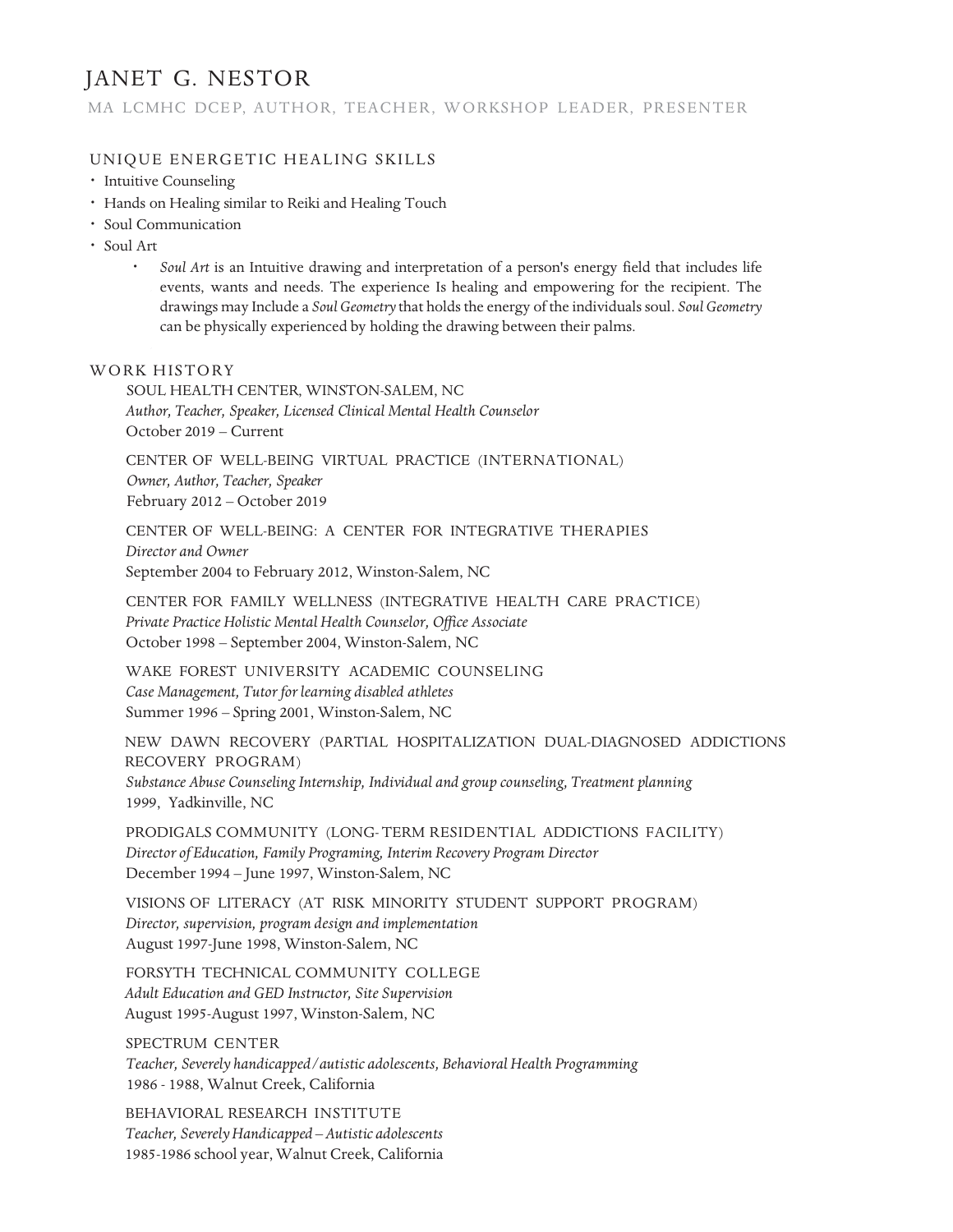#### MA LCMHC DCE P, AUTHOR, TEACHER, WORKSHOP LEADER, PRESENTER

PRIVATE TUTOR *Tutor-Teacher Severely Learning Disabled* 1981- 1984, Winston-Salem, NC

WINSTON-SALEM FORSYTH COUNTY PUBLIC SCHOOLS *Resource Teacher, CountyWorkshop Leader, Central Office Placement Committee* 1977 – 1981, Winston – Salem, NC

SHENANDOAH ELEMENTARY AND MIDDLE SCHOOLS *Teacher and Educational Diagnostician, Student Placement Committee, Staff Educator* 1976-1977 (James Madison University Internship), Shenandoah, VA

JAMES MADISON UNIVERSITY *Graduate Assistant, Special Education*, *Special Education Library, Dissertation update assistant* 1974 – 1976, Harrisonburg, VA

#### CERTIFICATIONS/CERTIFICATES

- *·* Licensed Clinical Mental Health Counselor
- *·* Special Education Certifications NC, VA, WV, CA (expired)
- *·* Diplomate: Comprehensive Energy Psychology
- *·* Soul Detective Professional Therapy (trauma)
- *·* Radiant Energies Balance Master Practitioner and Teacher
- *·* Reality Therapy, Level 1
- *·* Rational Emotive Behavior Therapy, Primary Level
- *·* Medical Hypnosis, Basic Level
- *·* DNA Healing Level 4 Certificate
- *·* Emotional Freedom Technique Certificate
- **·** Reiki Master Teacher Certificate
- *·* Etheric Healing Certificate
- *·* Acutonics Sound Healing, Level 1

#### ORGANIZ ATIONS

- *·* Association of Comprehensive Energy Psychology
- *·* NCLPC Association

#### PAST ORGANIZATIONS

- *·* American Counseling Association
- *·* Association for Spiritual, Ethical, and Religious
- *·* Values in Counseling

#### JOURNAL AND MAGAZINE PUBLICATIONS

INTEGRATIVE HEALTH AND HEALING MAGAZINE 2003 *Spirituality and the Holistic Approach to Mental Health*

ENERGY PSYCHOLOGY AND MERIDIAN ENERGY THERAPY PRACTITIONERS JOURNAL 5TH EDITION MARCH 2004

*Radiant Energies Balance (REB): A Flexible and Transformational Energy Psychology*

THE ENERGY FIELD: NEWSLETTER OF THE ASSOCIATION OF COMPREHENSIVE ENERGY PSYCHOLOGY SUMMER 2004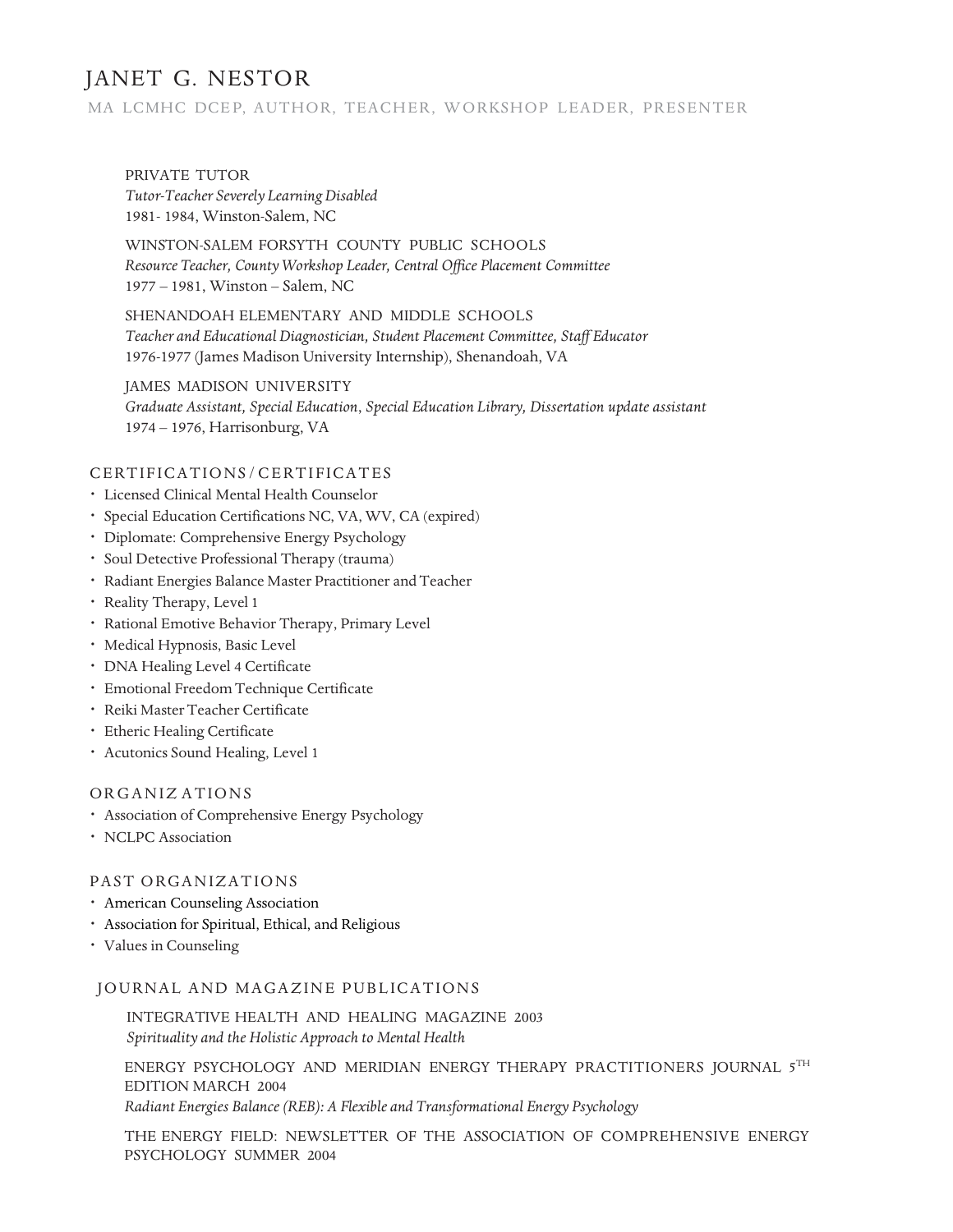MA LCMHC DCEP, AUTHOR, TEACHER, WORKSHOP LEADER, PRESENTER

*Radiant Energies Balance: People's Radical Release Therapy*

11TH ANNUAL CONFERENCE OF THE ENERGY KINESIOLOGY ASSOCIATION (2004) *A Descriptive Summary of the Radiant Energies Balance (REB): A Flexible and Comprehensive Therapeutic and Transformative Protocol Integral Energy Psychology:* Phillip Warren with Janet G. Nestor

THE ENERGY FIELD: PUBLICATION OF THE ASSOCIATION OF COMPREHENSIVE ENERGY PSYCHOLOGY 2007

*REB* Presented at the 3rd International Conference on Psychopathology of Panic Attacks

ART OF WELL-BEING HOLISTIC MAGAZINE, SUMMER 2004 *Radiant Energies Balance*

ART OF WELL-BEING HOLISTIC MAGAZINE 2005 *Alternative MentalHealth Therapies: Are They for You*

NATURAL TRIAD MAGAZINE 2004 *Mental Health Counseling: The Holistic Approach*

NATURAL TRIAD MAGAZINE 2005 *Solutions: Women and Stress*

NATURAL TRIAD MAGAZINE 2005 *The Best is Yet to Come: Positive Health and Emotional Life after 40*

NATURAL TRIAD MAGAZINE 2005 *How to Enjoy Every Second of the Holiday Season*

IN-FLUX 2005: LITERARY MAGAZINE OF ALDERSON-BROADDUS COLLEGE (POETRY) *Angel on My Shoulder*

FORSYTH WOMEN MAGAZINE 2007 *Give Yourself the Gift of Freedom*

SYBIL MAGAZINE: FOR THE HEART AND SOUL OF WOMEN 2011, 2012 Monthly Contributor – byline *A Spirit of Healing*

- *· Earth Angels* (2011)
- *· Livingin Balance* (2011)
- *· Truth* (2011)
- *· Rebirth* (2012)
- *· Circuits of Joy* (2012)
- *· Your Power Packed Smile* (2012)

SELF-GROWTH.COM (2011, 2012)

Writing as an expert in positive psychology 35 articles

- *· Living Peacefully* (2011)
- *· Positive Psychology: Living Happily* (2011)
- *· Peacefulness Within* (2011)
- *· Mindfulness* (2012)
- *· What Makes a Positive Life Positive?* (2011)

INSPIRE ME TODAY

- *· Unconditional Love Brings Infinite Acceptance* (2018)
- *· Love, Trust, and Forgive* (2018)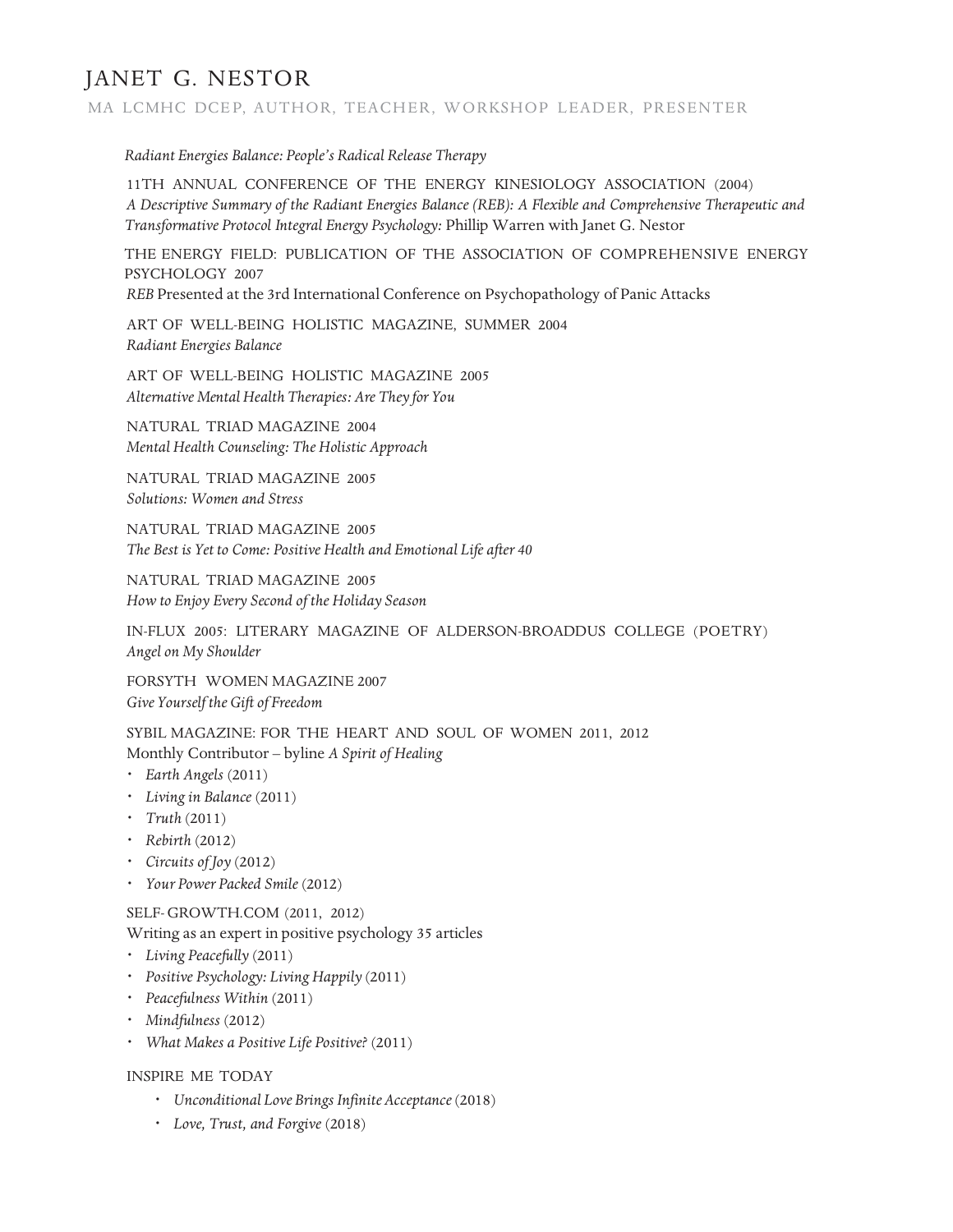#### MA LCMHC DCEP, AUTHOR, TEACHER, WORKSHOP LEADER, PRESENTER

TOUR TANGO *Women and Stress: I Can Have it All Syndrome*

#### ASPIRE MAGAZINE

- *· What's inside Your Emotional Self-CareToolbox* 2012
- *· Mindful Awareness, Health and Healing* 2013
- **·** *Collecting Joy* 2015
- *· Mindfulness Keepingit Simple* 2016
- *· The Tao of Living a Woman's Life* 2016

#### ACTIVITIES

PAST MEMBER OF COMPLEMENTARY AND ALTERNATIVE MEDICINE PLANNING COMMITTEE

- *·* Subcommittee on Bio-energetic Medicine
- *·* Chairman of Best Health Education Center Programming 2003-2004, Wake Forest University School of Medicine - Winston Salem, NC

REIKI COMMUNITY SHARE: ORGANIZER, CENTER FOR FAMILY WELLNESS 2000–2007 Winston-Salem, NC

ART OF WELL-BEING AND NATURAL TRIAD HEALTH FAIRS 2000 – 2012 Greensboro, NC

NATURAL TRIAD NETWORKING GROUP 2000-2012 Winston-Salem, NC

FORSYTH WOMAN NETWORKING GROUP 2010-2012 Winston-Salem, NC

NATURAL HEALTH LOW COST CLINIC VOLUNTEER 2012 Columbia, MO

MINDFULNESS AND ENERGY MEDICINE MEET UP ORGANIZER AND PRESENTER 2016 - current Hampstead, NC

ORGANIZER, CRYSTAL COAST HOLISTIC PRACTITIONERS ASSOCIATION 2017-2018 Hampstead, NC

COMMUNITY HEALTH FAIR PARTICIPATION 2016 Hampstead, NC

#### PRESENTATIONS

SHEPHERD CENTER OF WINSTON-SALEM

*·*Energy Healing

*·*Energy Medicine and Its Benefits

FORSYTH COUNTY CANCER SERVICES, WINSTON-SALEM. NC

*·Energy Healing as an Alternative Healingfor Breast Cancer* (2000)

*·10 Week Personal Healing* Class for breast cancer patients (2000)

*·*Education Series on Alternative healing modalities and Energy Medicine

*·ManagingTreatment and Aftercare with Energy Psychology* (2003)

HERITAGE WOODS RETIREMENT COMMUNITY, WINSTON-SALEM, NC

*·Maintaining Your Personal Power* (2001)

*·Stress Management and Energy Medicine* (2001)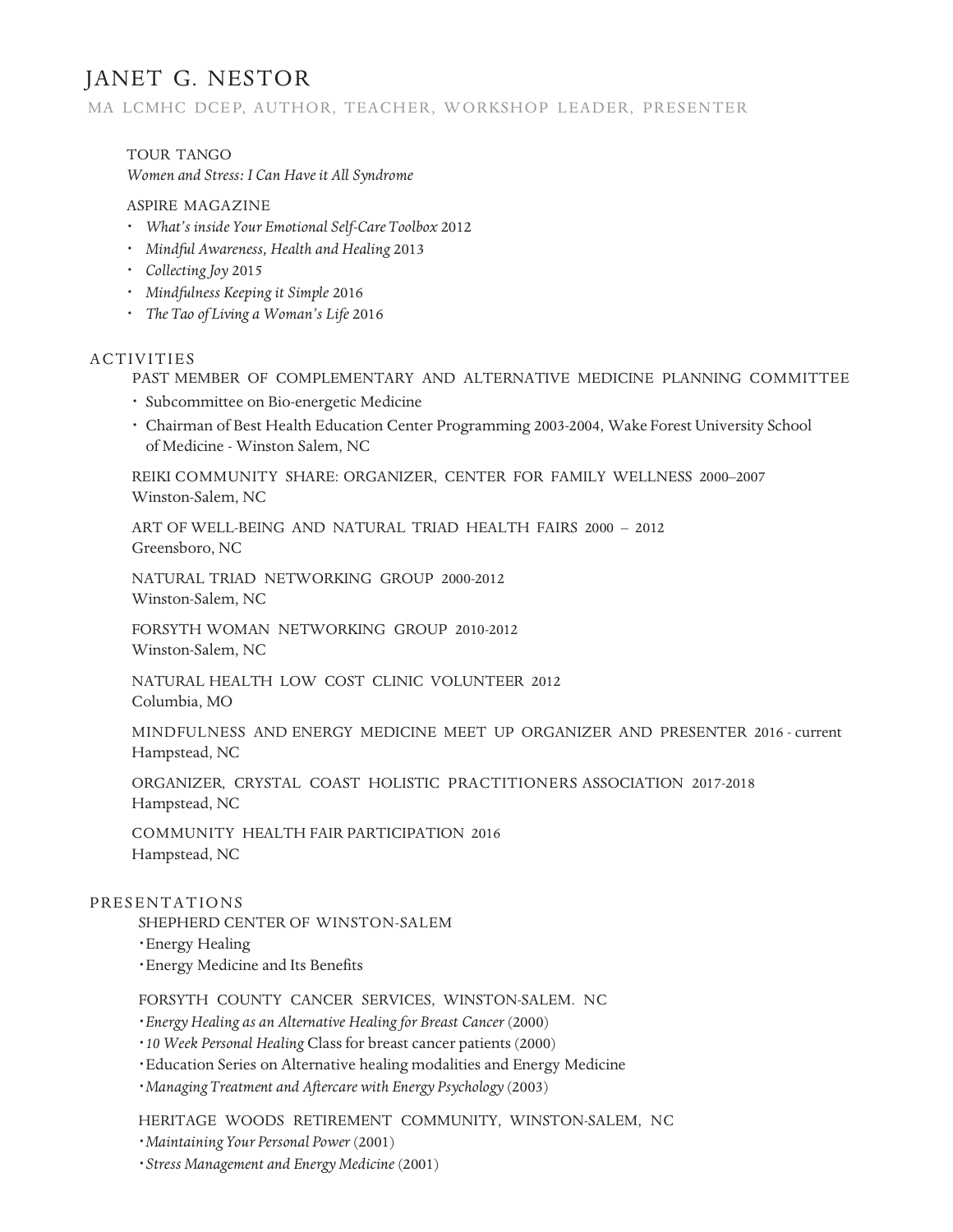MA LCMHC DCEP, AUTHOR, TEACHER, WORKSHOP LEADER, PRESENTER

CENTER OF FAMILY WELLNESS: INTEGRATIVE HEALTH CARE, WINSTON-SALEM, NC

*·Personal Healing* for center patients

*·90 Days to Stress Free Living* (book study)

*·Radiant Energies Balance and the Healingfrom Grief, Loss, and Trauma* (2003)

CHAMPION PRODUCTS HEALTH FAIR – CLEMMONS, NC Stress Management and Relaxation Training

BEST HEALTH EDUCATION CENTER OF WAKE FOREST UNIVERSITY SCHOOL OF MEDICINE, WINSTON-SALEM, NC

*·Stress Management Class* with co presenter Katherine Kelly (2002)

*·AlternateTreatments for Anxiety Class* with co-presenters Dr. Doreen Hughes, Linda Hunt, RN LPC 2003

WAKE FOREST UNIVERSITY SCHOOL OF MEDICINE SEMINAR SERIES, WINSTON-SALEM, NC *The Chicken or the Egg: Anxiety and Somatic Complaints* with co-presenters Dr. Christine Staub,Susan J Smith LMBT (2002)

APPALACHIAN STATE UNIVERSITY: MIND-BODY COUNSELING CLASS, BOONE, NC *Energy Psychology: Radiant Energies Balance* (2003)

ELON UNIVERSITY ACADEMIC SERVICES, ELON, NC *Athletes and the Treatment of Stress and Stress Related Issues* (2003)

A DAY OF RADICAL SELF-CARE *·*Spirit House Greensboro, NC (2012) *·*Healing Center Brooklyn, NY (2012)

25 RADIO SHOWS AND PODCASTS INTRODUCING NURTURING WELLNESS THROUGH RADICAL SELF-CARE Examples:

*·*Talk Zone Radio: *Don't Box Me In*

*·Conversations Live* with Cyrus Web

*·*Transformation Radio Dr. Pat Show with guest host Sue London

*·Come to the Edge Today* with Joan Kappes

*·A Fine Time to Health* with Randi Fine

RAISING SUNRAYS VIDEO INTERVIEW *Greetings from the Womb: Pre-birth Aura Drawings and Readings* 2013

A DAY OF RADICAL SELF-CARE WORKSHOP *·*White Light Center Raleigh NC (2014) *·*Spirit House Greensboro, NC (2014)

CAREGIVING RADIO WITH JONI ALDRICH *NurturingWellness through Radical Self-Care* (2014)

GLOW HEARTFULNESS WEBINAR – GLOBAL AUDIENCE *Mindful Lifestyle; From Theory to Action* (2018)

FABULOUS OVER FORTY WITH GERRI MCMAHON (INTERNATIONAL WEBINAR) *Tips for LivingJoyfully After 40* (2018)

CUTV GLOBAL RADIO WITH JIM MASTERS (GLOBAL AUDIENCE)

*·Mindfulness, Anxiety and Stress Reduction* (2018)

*·*Release of *Revolutionize Your Health* (2018)